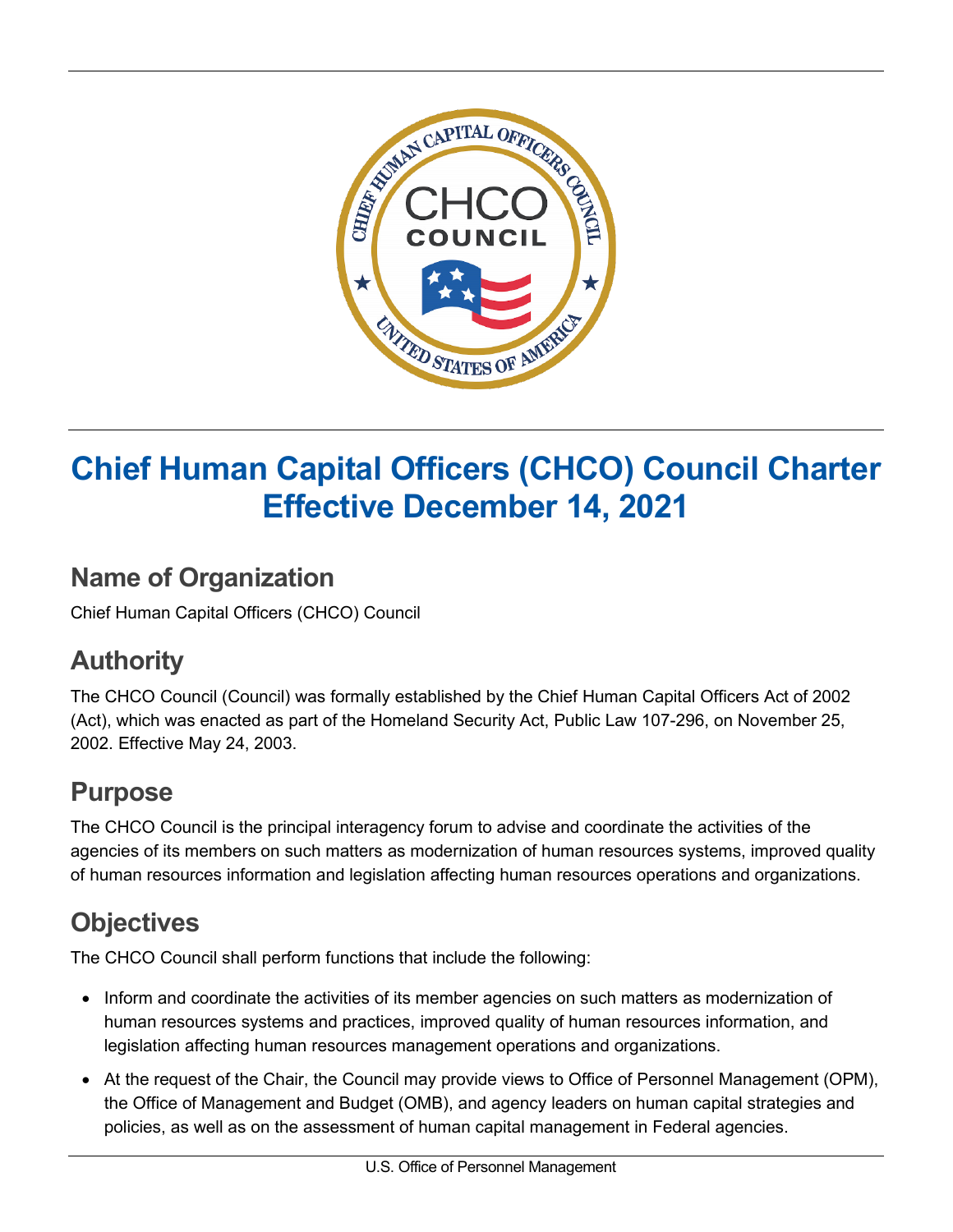- Identify and share promising practices with CHCOs and other officials with similar responsibilities in fulfilling their individual responsibilities in an effort to:
	- $\circ$  promote a culture of continuous human capital learning and high performance;
	- o embrace strategies, policies, and processes to develop and support a modernized federal workforce and workplace;
	- $\circ$  support consistency in the implementation of the law governing the Federal civil service; and
	- $\circ$  support agency leaders in carrying out their responsibilities for selecting, developing, training, and managing a diverse, inclusive, high-quality, productive workforce in accordance with merit system principles.

### **Leadership and Membership**

### **Council Leadership**

- The OPM Director is the Chairperson
- The OMB Deputy Director for Management is the Vice-Chairperson
- The OPM Chief Human Capital Officers Council Executive Director provides strategic direction and oversees the activities of the Council

#### **Leadership Responsibilities**

- Convene the Council and preside over meetings
- Foster inter-agency and stakeholder collaboration

### **Council Membership**

- The Chief Human Capital Officers of Executive departments.
- The Act also provides that the Director of OPM may designate other members of the Council. Such additional members may include, but are not limited to:
	- o the Chief Human Capital Officers of other Executive agencies;
	- o the Chair of the Small Agency HR Council; and
	- $\circ$  members who are designated on an ex officio basis and who may be invited to contribute to projects, as particular skills and expertise are needed.

#### **Membership Responsibilities**

- Attend regularly scheduled meetings and/or events and forums
- Designate a representative (e.g., Deputy CHCO) in rare circumstance should the CHCO be unavailable
- Be an active participant and vote when required
- At the discretion of the Chair, represent Council interests at other CXO sponsored meetings and/or events and forums.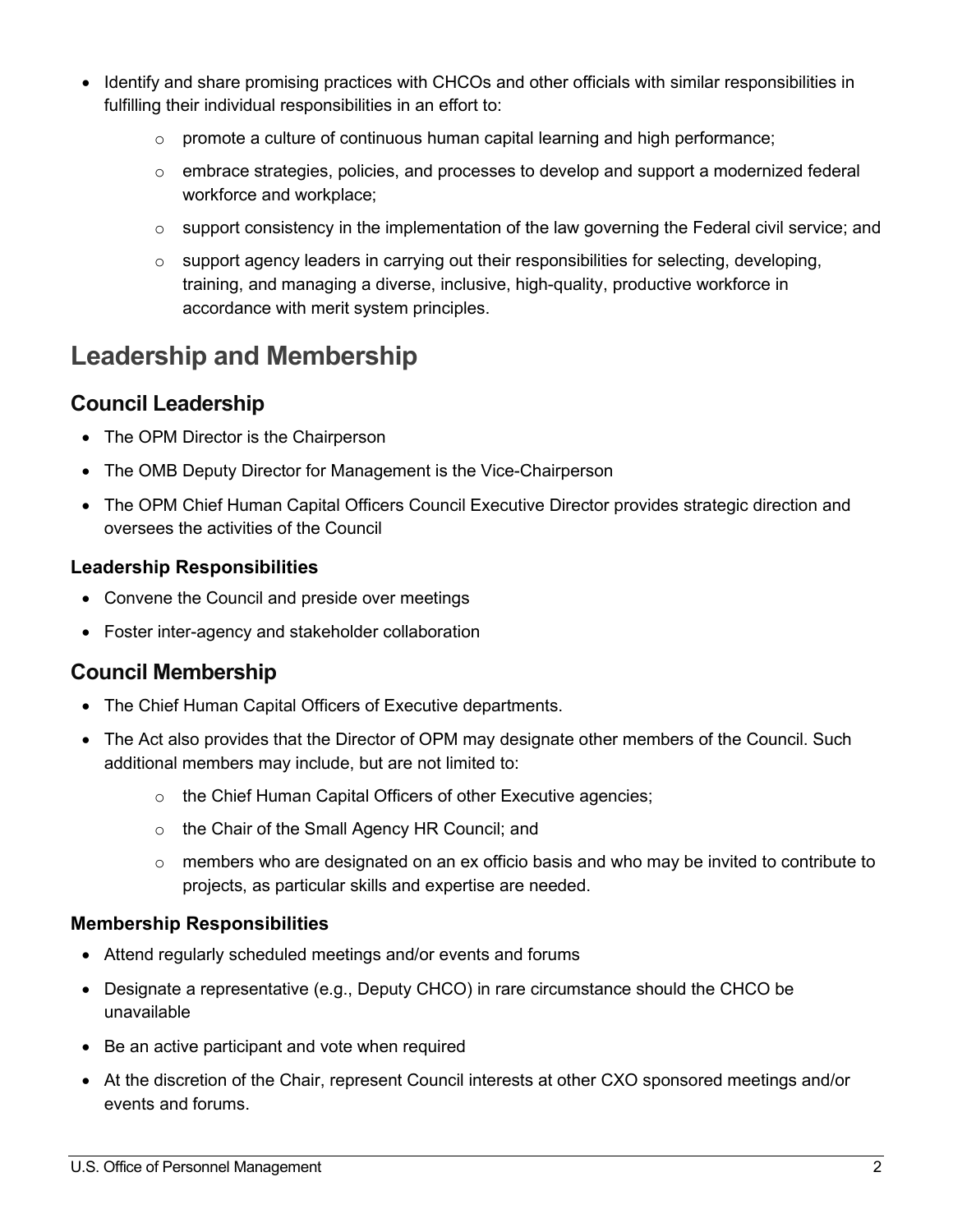### **Ex-Officio Members**

The following members may attend the Council meetings as non-voting participants:

- Chief Financial Officers Council representative
- Chief Information Officers Council representative
- Chief Data Officer Council representative
- Chief Learning Officer Council representative
- Chief Acquisition Officers Council representative
- Others designated recommended by the Executive Steering Committee, if constituted at the request of the Chair

### **Committee Structure and Procedures**

### **Standing Committees**

#### **Executive Steering Committee**

At the request of the Chair, the Executive Director may lead an Executive Steering Committee (ESC) for the CHCO Council. The ESC will be responsible for advising the Council Leadership on the Council's strategic direction and priorities and fostering a strong relationship between OPM and the Council. The ESC will provide feedback to the Council's Executive Director on proposed agenda items for meetings. At the direction of the Chair, the ESC will also advise on the creation of Standing Committees and Working Groups – including their goals and outcomes – and assist with recruiting other CHCOs or Deputy CHCOs to participate in these groups. At the request of the Chair and where timing is of the essence, the ESC will be available to provide feedback to OPM on exigent policy or operational needs when feedback before a full Council meeting is not available.

If constituted, the Executive Steering Committee membership will include the following:

- Executive Director
- Up to five (5) Council Members to be selected by the Executive Director, and approved by the Chair, for a two-year term

The ESC may be disbanded at any time at the discretion of the Chair.

### **Additional Standing Committees and/or Working Groups**

At the request of the Chair, the CHCO Council may create additional Standing Committees to inform and recommend solutions to strategic challenges that can last over several years and/or transcend Administrations or Working Groups to address emerging needs that are time-limited in nature and are oriented towards more tactical solutions. CHCO Council members, Deputy CHCOs and/or designees may lead or participate on these committees or working groups. The CHCO Council's Executive Director is responsible for providing guidance and direction to these committees or groups.